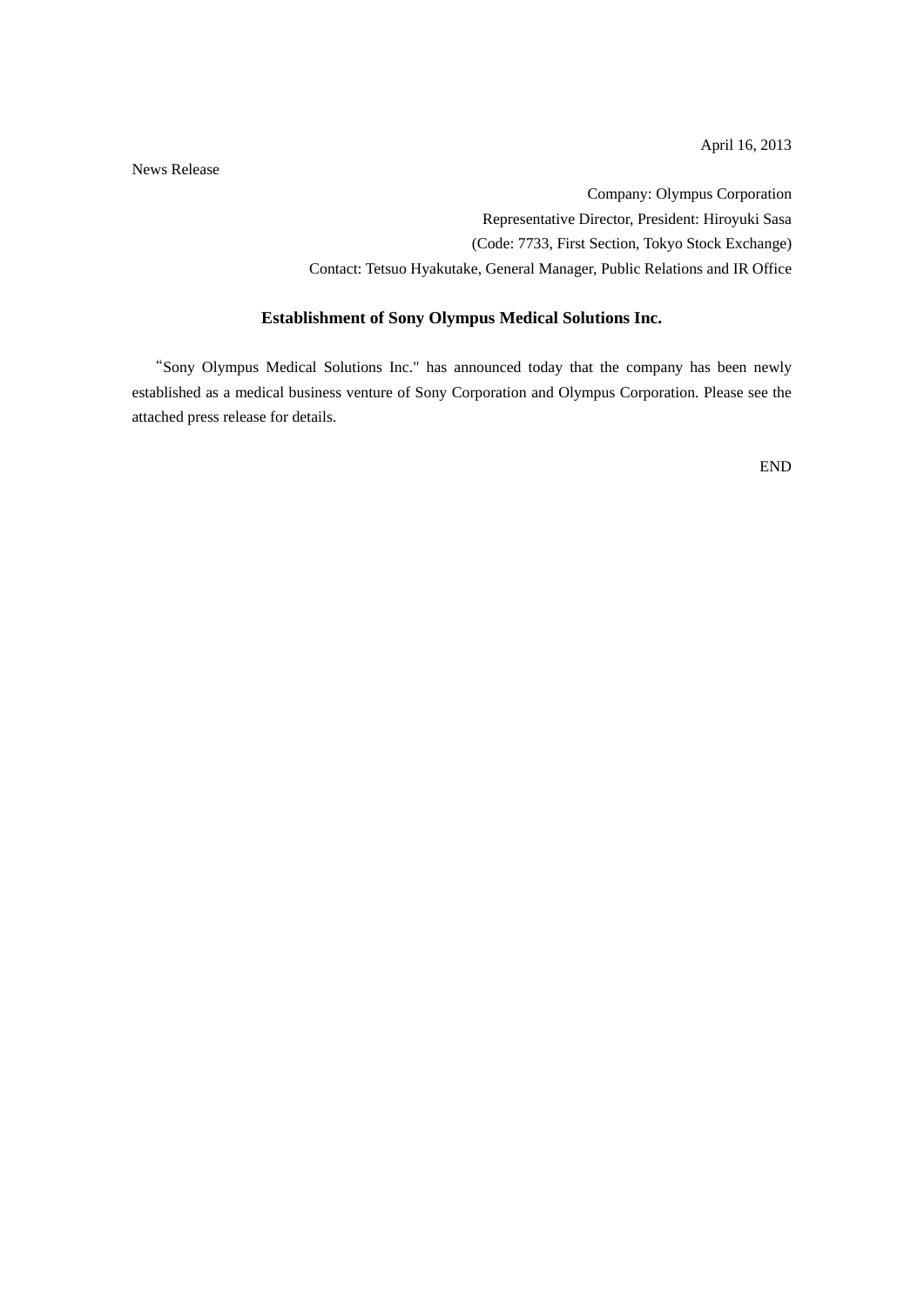

# **News & Information**

Sony Olympus Medical Solutions Inc.

#### April 16, 2013

# Establishment of Sony Olympus Medical Solutions Inc.

"Sony Olympus Medical Solutions Inc." has been newly established as of April 16, 2013 as a medical business venture of Sony Corporation ("Sony") and Olympus Corporation ("Olympus").



Sony Olympus Medical Solutions aims to align Sony's cutting-edge electronics technologies in areas such as digital imaging with Olympus' manufacturing and R&D expertise in the area of medical products including lenses and optical technologies in order to bring high-quality medical care to as many people as possible, and contribute to medical advancement worldwide. Sony Olympus Medical Solutions plans to develop, design, manufacture, and market new innovative medical products such as surgical endoscopes and related systems and also plans to establish a new medical and imaging systems solutions business to deliver comprehensive solutions for operating rooms worldwide.

The Sony Olympus Medical Solutions logo symbolizes the integration between the two companies and the innovation Sony Olympus Medical Solutions aims to bring to the field of medical surgery resulting in comfort and wellness to patients, doctors and people all over the world.

### **Comment from Kazuo Hirai, President and CEO, Sony Corporation**

At Sony, we are targeting the medical business for mid- to long-term growth, and we have been engaged in several initiatives to expand this business. I am very excited that we have established this new joint venture, which will be core to these efforts. We will channel our cutting-edge imaging technologies, resources and assets into the new venture.

By integrating these with Olympus' wealth of knowledge and expertise in medical technologies and business, I am confident the new company will bring innovation to the medical industry and achieve great success.

## **Comment from Hiroyuki Sasa, Representative Director and President, Olympus Corporation**

In establishing this joint venture with Sony, a world leader in imaging technology, we have taken a step toward the future of medical treatment. The medical business is a driver for profit and growth at Olympus, and we have targeted the "drastic growth of our surgical business" as a key strategy. By combining the two companies' technologies and taking maximum advantage of the resulting synergies, I believe we will be able to make a contribution to world medical progress through innovative new medical devices developments that Olympus could not achieve on its own.